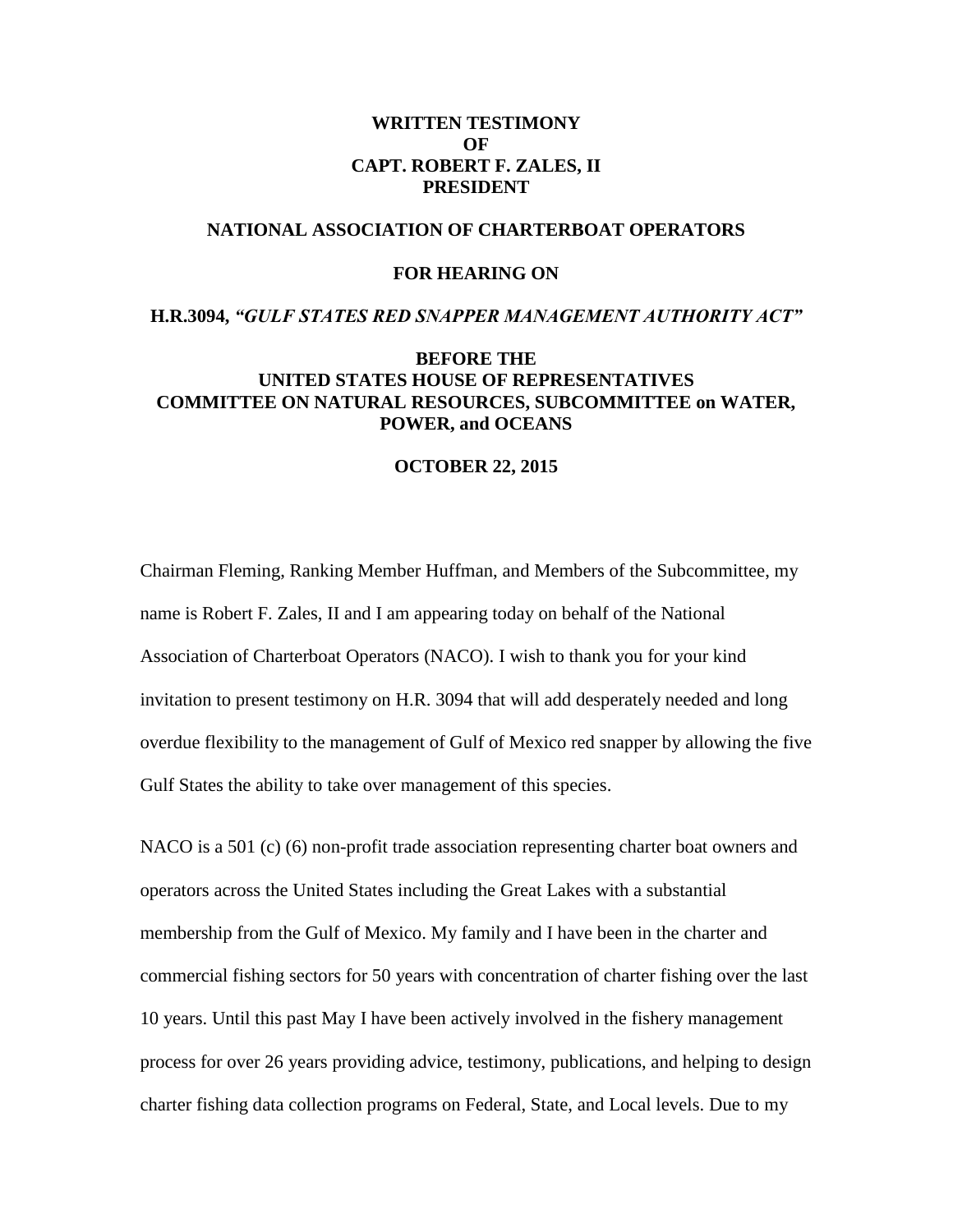mother's recent medical issues that began this past April I have resigned from all of the voluntary advisory positions I have held for over 26 years to take care of her but still stay abreast of all issues that affect my industry.

Let me start by stating the vast majority of our members in the Gulf have absolutely no confidence in the continued management of red snapper by the National Marine Fisheries Service (NMFS). Over the past several years stakeholders have made request after request to the State Marine Resource agencies to take over data collection and provide more local control over red snapper management. These efforts have resulted in all five Gulf States to developing new and improved data collection methods and an important effort in Congress to advance H.R. 3094 that will provide State control of red snapper. Once the State Marine Resource agencies are provided the authority to manage red snapper you will see more support and more involvement in helping the States develop local management plans that will benefit all recreational anglers.

For many years we have worked to institute change in the traditional management system of the NMFS by attempting to work with the agency. We have worked with Congress to make positive changes to the Magnuson Stevens Fishery and Conservation Management Act (MSA) on collection of recreational fishery data and other management issues. While our efforts to work with the NMFS and Congress have helped improve some management measures, unfortunately, they have not been near enough. Sadly, we are acutely aware of the devastating impacts of the last reauthorization of the MSA as amended through January 12, 2007 to fishermen, their families, supporting businesses, and fishing communities by the increasing loss of JOBS. The current requirements of the MSA are overly restrictive and require arbitrary rebuilding timelines based on no science.

- 2 -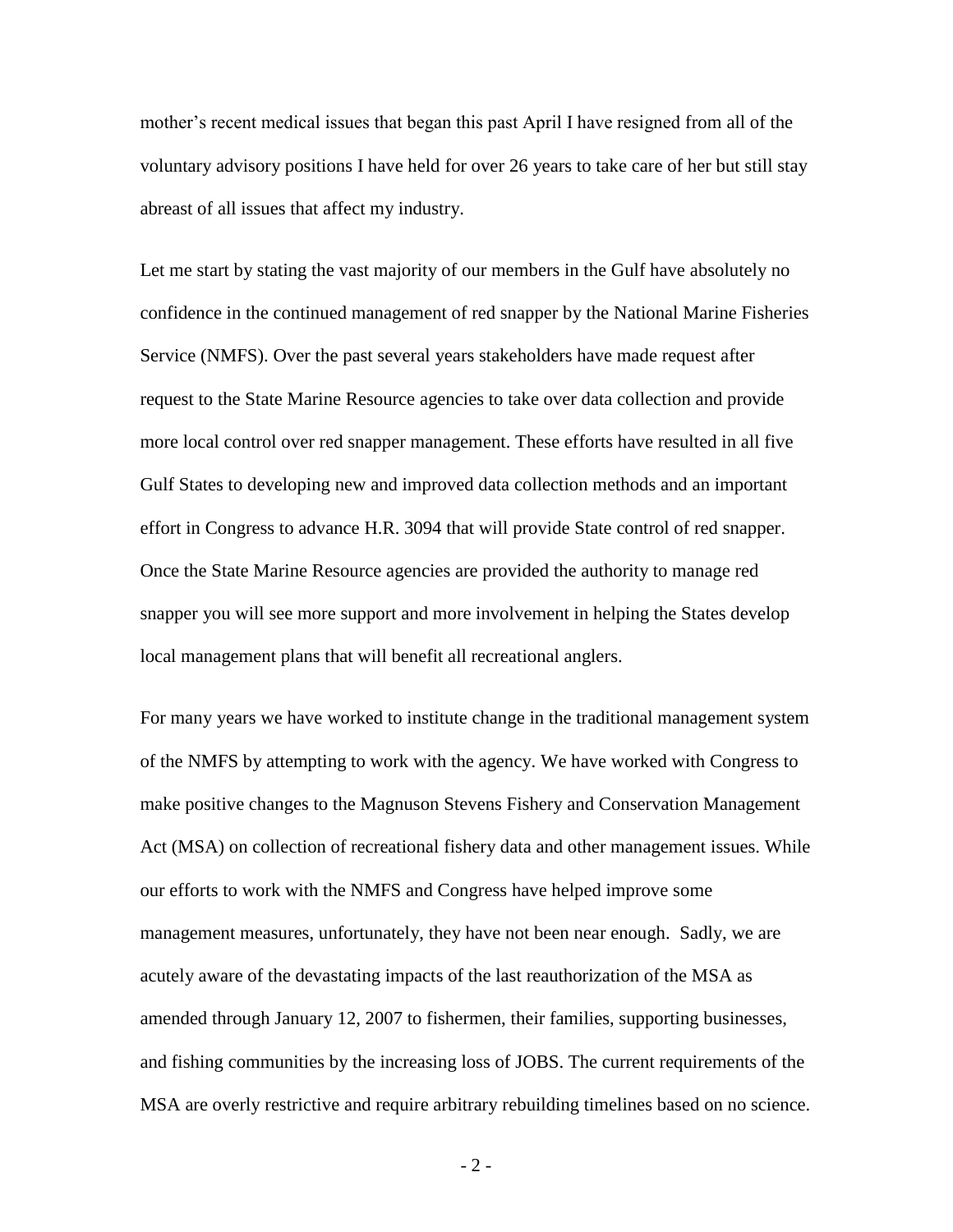The rigid requirements of the MSA prevent the management Councils from having any flexibility in recommending management measures that will rebuild our resources while allowing fishermen to fish. Both can and should be allowed which is why we fully support and encourage the passage of H.R.3094.

Our problems with the NMFS management of red snapper are many and apparently cannot be fixed under federal management. While the scientific modeling of the red snapper stock is now showing improvement, it is far behind what we experience in the real world. In the Gulf of Mexico when you put a baited hook in the water odds are you will catch a red snapper. Red snapper has been managed in the Gulf since the early '80s when we could hardly find a red snapper to where they are almost all we catch, yet the number of days available to the recreational sector has steadily declined since 1996 and have been drastically reduced since 2007. While the NMFS has failed to provide timely and accurate red snapper stock assessments during this period the five Gulf States have been able to manage their own stocks of red drum, speckled trout, and other state regulated species. Florida has also properly managed snook. *While federal management has consistently reduced access and opportunity to recreational anglers the States have steadily increased access and opportunity.*

Red snapper is not the only fishery where the NMFS has failed in management. I started in the fishery management process over 26 years ago working with king mackerel when the quota had been reduced to 2 million pounds, the lowest ever. Over the last 26 years, every mackerel stock assessment has shown some increase in biomass except for the last few years where it has been static. Every Science and Statistical Committee recommendation during this period was to only allow fishing to the 50% level of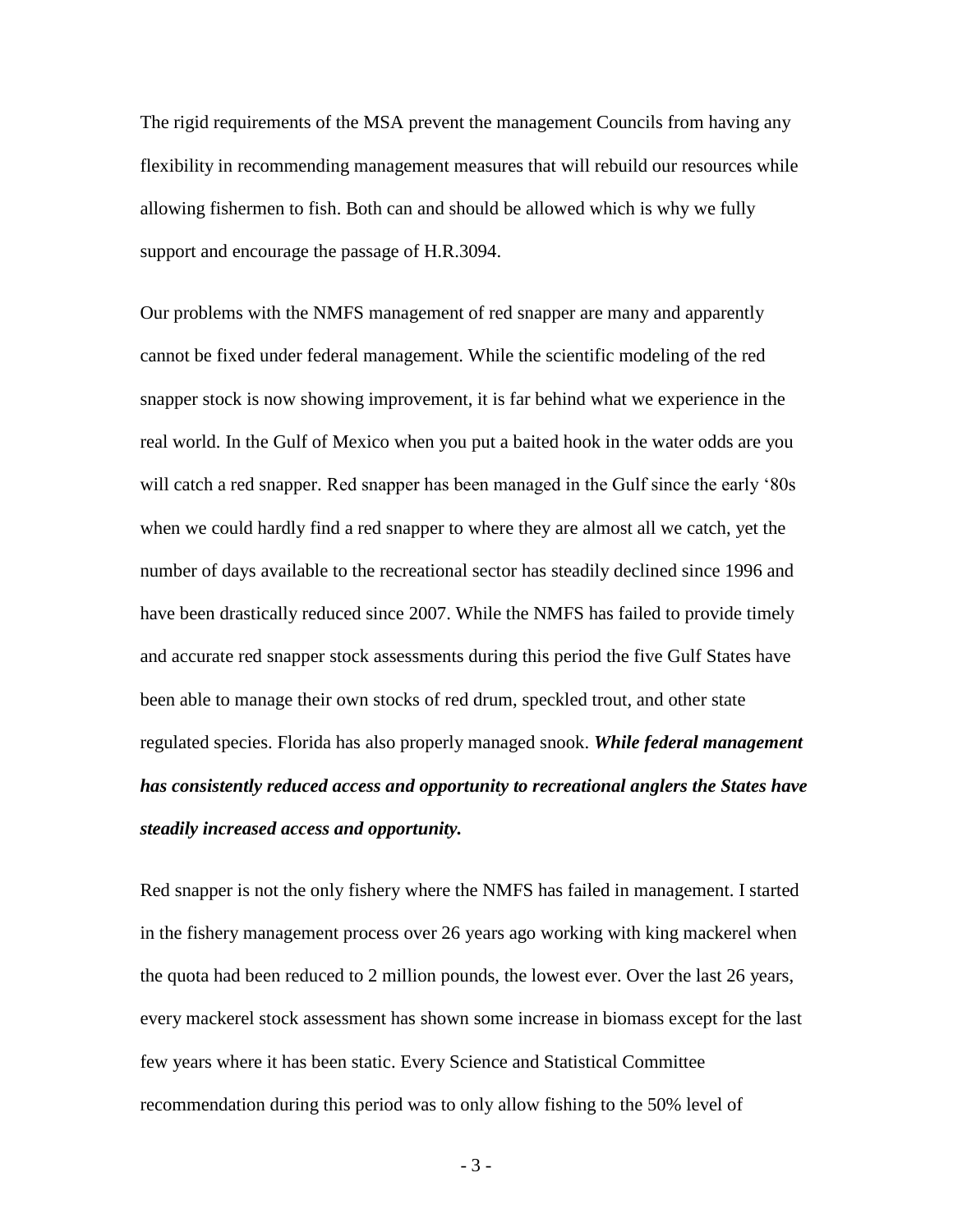available biomass and they consistently told the Council if their recommendation was exceeded the fishery would never grow and could collapse. Until the 2007 Reauthorization of the MSA in most years the Council set the Total Allowable Catch at the edge of the overfishing level exceeding the SSC recommendation. Since 2007 the Council has set the TAC at the SSC recommendation. From 1988 to 2005 the harvest of king mackerel not only met the TAC but in most years exceeded the TAC. In all years the stock increased in biomass contrary to the SSC recommendations as can be seen in every graph developed. The current king mackerel stock assessment indicates the stock is heavily weighted by older fish yet we catch all sizes. The red snapper fishery has responded in a similar fashion as regardless of any perceived over run of the TAC over the rebuilding period, the stock has steadily increased in biomass. The latest trigger fish stock assessment indicates the stock is declining yet we see a steady increase in abundance and size of trigger fish. The NMFS has bragged about their success and use as their shining example of expert fishery management the complete rebuilding of the Gulf gag grouper fishery, yet gag grouper are rarely caught in both the recreational and commercial fisheries. In fact the recreational fishery has only harvested a little more than 50% of the quota the past two years and the commercial quota, also managed under an IFQ program, has only harvested 70% in 2014 and only 45% to date for 2015. When you view the biomass growth graphs of red snapper and king mackerel over time you see a steady upward pattern, with no decline in any year, regardless of any quota over runs.

*The NMFS has consistently punished the recreational sector by reducing allowed days of fishing for red snapper due to over runs which clearly have never adversely affected the growth of the fishery or restricted any efforts to reach the rebuilding target.* You

- 4 -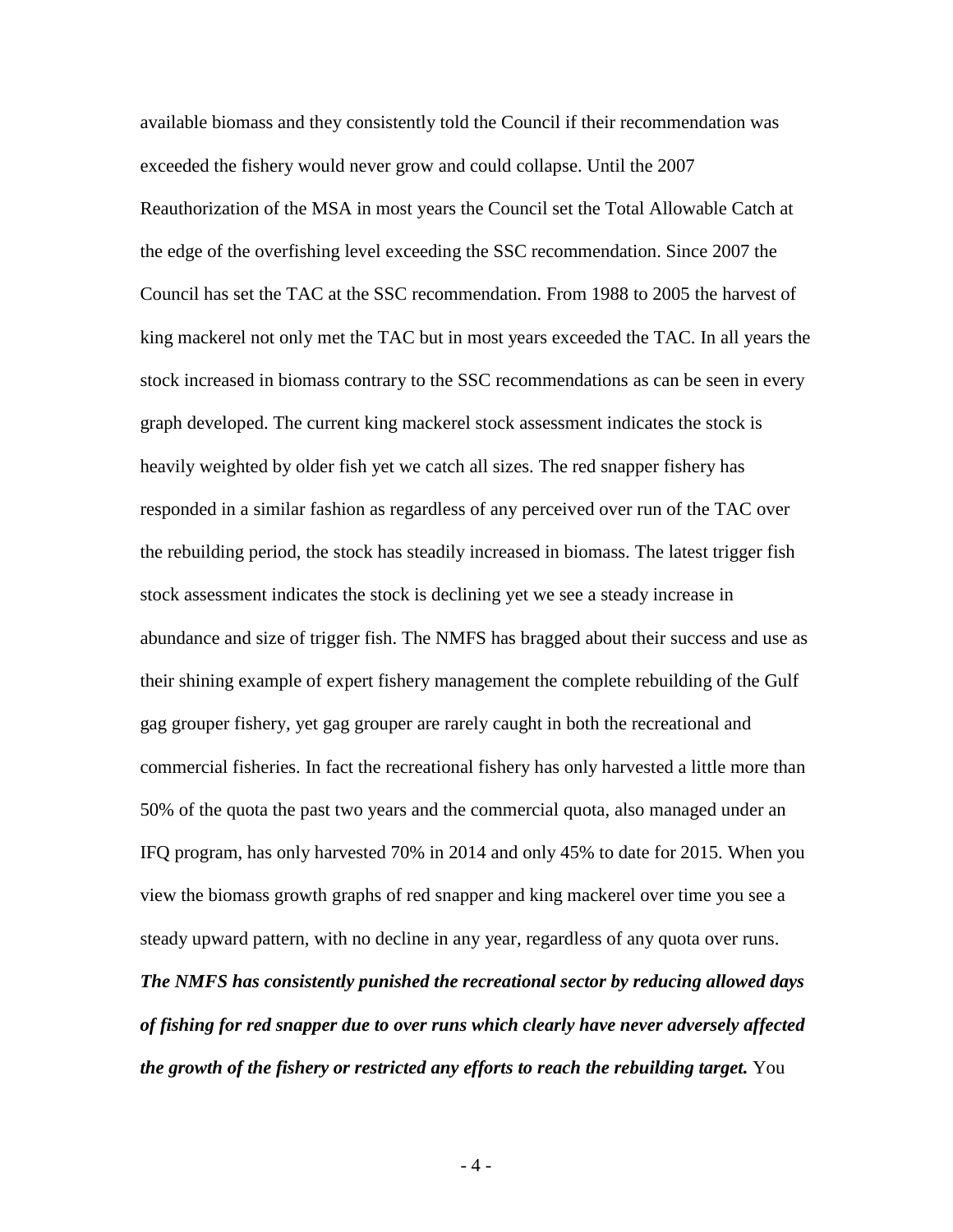can clearly understand why we feel the NMFS is not capable of and/or unwilling to manage recreational fisheries.

In 2009, in retaliation to the State of Florida and the charter for hire fleet for their action to keep state waters open to recreational red snapper fishing when the NMFS closed the EEZ, Dr. Crabtree, (Regional Administrator NMFS SERO) had the Gulf Council pass a regulatory amendment (typically known as 30B) that restricted all federally permitted charter for hire vessels to compliance with federal regulations. Regardless of what States might allow in their own state waters federally permitted charter for hire vessels must comply with the strictest federal regulations for red snapper in federal and state waters. This single act has created more disruption and division among the recreational sector than any other action I have witnessed in over 26 years. It has turned angler against angler, charter vessel owner against charter vessel owner, and caused a significant rift in the recreational angling community.

In Florida, as of June 30, 2015, there were 1,747 vessels, including Captains, licensed by Florida to charter for hire vessel owners that carry up to 6 or more passengers. These numbers are state wide as there is no way to distinguish between the east and west coast. Of these 734 are federally permitted Gulf charter for hire vessels. This means that when the State of Florida decides, in the best interest of the State and their anglers, to keep red snapper open in State waters 734 charter for hire vessels cannot provide access to red snapper for the recreational anglers who hire us to provide a platform giving them the opportunity to fish recreationally. The single act of Dr. Crabtree creating the 30B rule has denied access to and the opportunity to catch red snapper to thousands of recreational anglers. Charter vessel owners and operators do not harvest recreational fish, the

- 5 -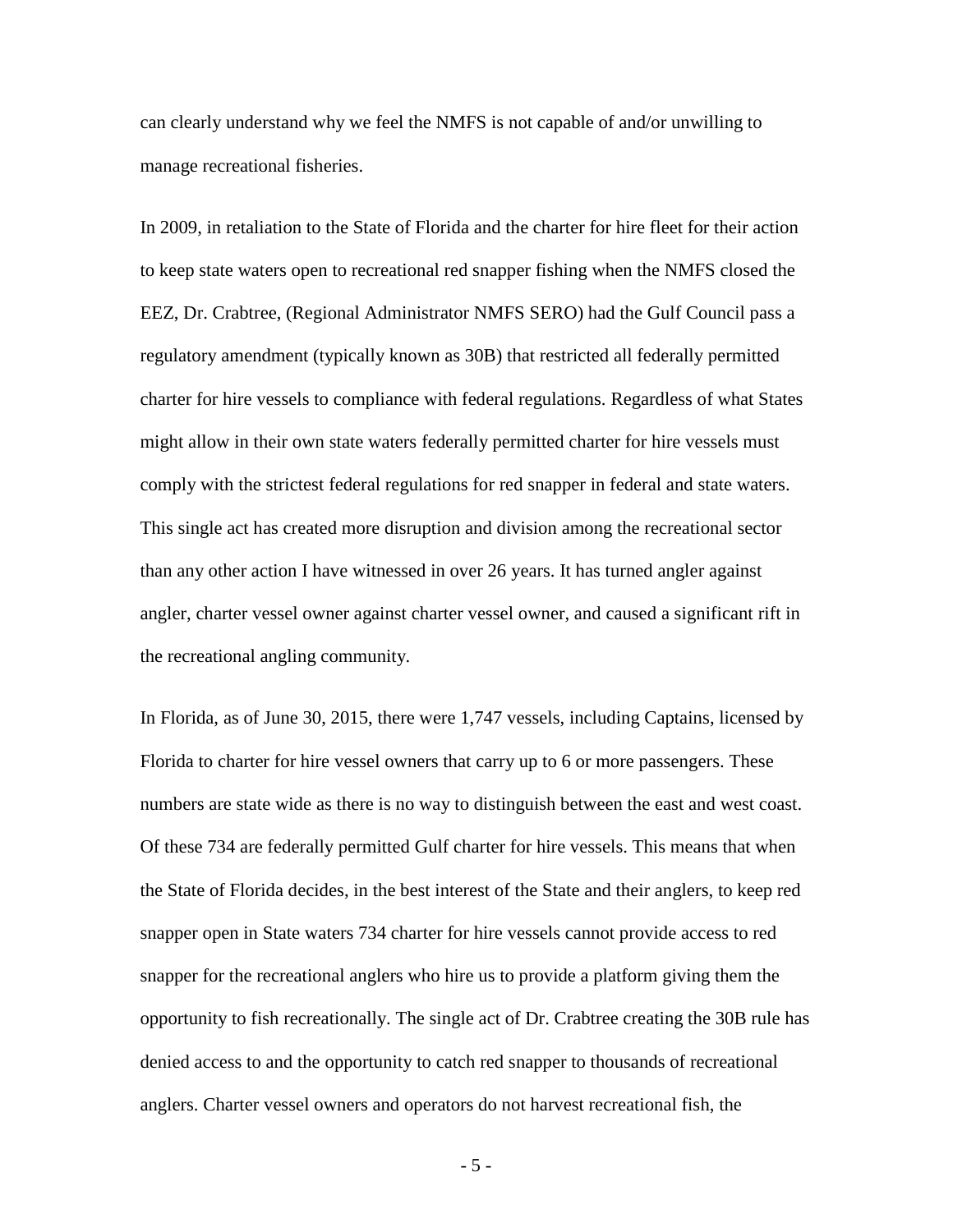recreational angler on board does. Charter vessels are simply the platforms providing anglers the opportunity to fish recreationally.

For many years environmental organizations such as the Environmental Defense Fund (EDF) have pushed for vessel fleet reduction by pushing for Individual Fishing Quotas (IFQs), also called Catch Shares. EDF was successful scheming with the NMFS and a small group of red snapper commercial fishermen in instituting IFQs and since 2007 the commercial red snapper fishery has been managed by IFQs. By design the size of the commercial fishing fleet has steadily declined since 2007 (25% reduction from 2007 to 2011) under the consolidation of the fleet by the NMFS providing individual ownership of the red snapper resource to select individuals. The vast majority of the commercial red snapper quota is owned by a small group of individuals who the NMFS has enriched – really, made millionaires by giving them the public fishery resource. Today over 15% of the red snapper commercial quota is owned by people who do not even own a vessel as they do not fish the IFQs, rather they lease their shares out to other commercial fishermen, much like the old time plantation owner who allowed share croppers to farm the land. Ownership of red snapper quota with the ability to harvest and sell the fish or lease to others provides more financial return than any stock available on the stock market.

Because of the 30B rule for federally permitted charter for hire vessels and the constant reduction of fishing days for red snapper by the NMFS there has been an active push by the NMFS and EDF funded and supported puppet fishing associations and a small group of federally permitted charter for hire vessel owners to segregate the permitted for hire vessels from the total recreational sector and to institute Catch Shares for red snapper on

- 6 -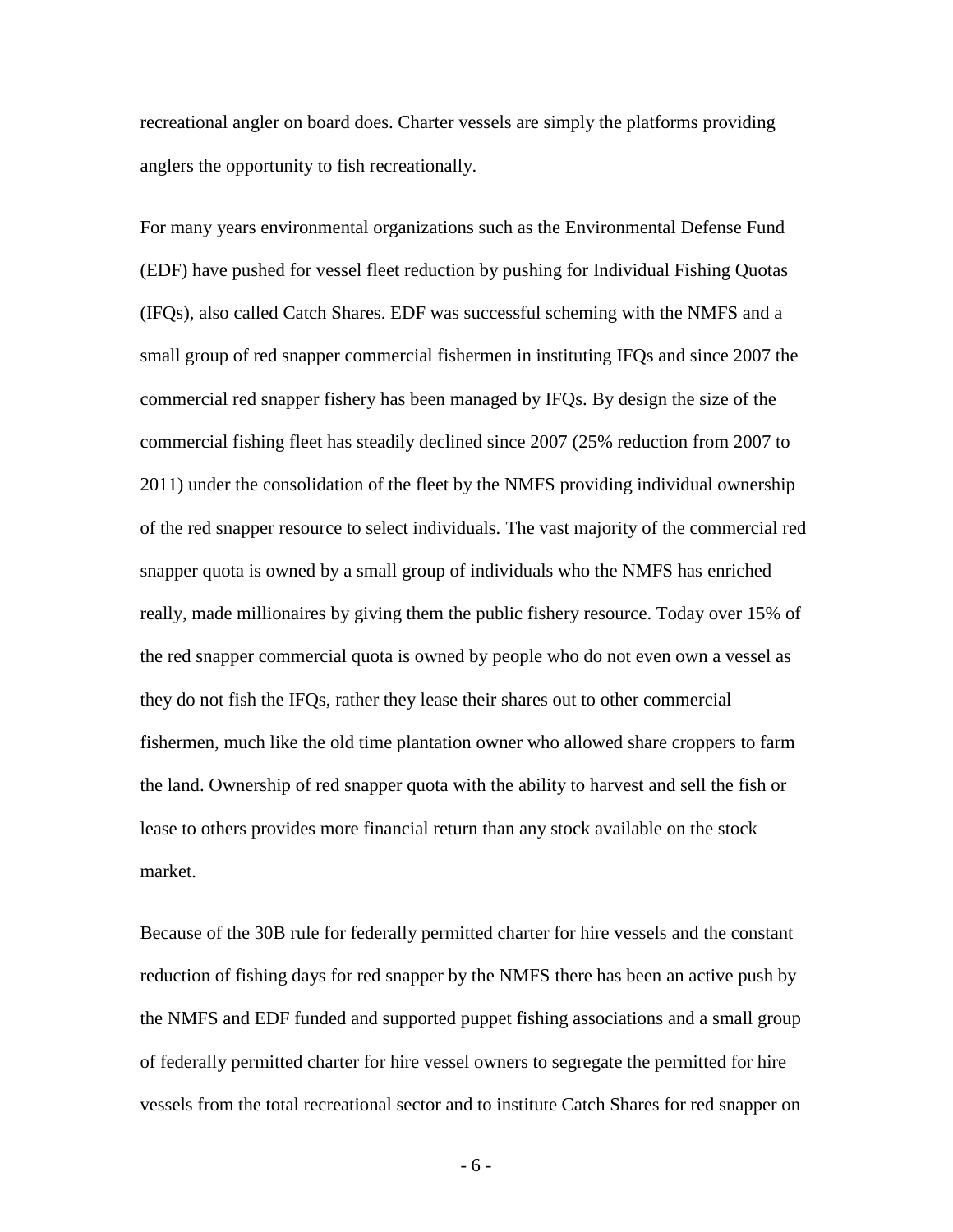the fleet. The well - funded effort by EDF through their shill, puppet associations, such as the Charter Fishermen's Association, Shareholder Alliance, and Gulf Seafood Institute, over the past several years has resulted in the recently NMFS - approved amendment 40 severing the recreational charter for hire sector from the rest of the recreational sector. This amendment was approved by a 9-7 council vote over the thousands of objections and public testimony provided by stakeholders. The vast majority of permitted charter for hire vessel owners do not support this segregation. By instituting Catch Shares (IFQs) in the for hire fleet the Federal Government will cause a reduction of vessels available to the public thus reducing access and availability to the fishery. *This effort is the NMFS answer to their failure to properly manage the recreational red snapper fishery.*

NACO fully supports H.R. 3094 which would move the management of Gulf red snapper to the five Gulf States. I submit that the vast majority of charter for hire vessels owners, including federally permitted vessels owners, are fed up with the failure of the NMFS management as has been demonstrated at countless Council meetings and communications from constituents. The pseudonym for EDF in the Gulf is the "Charter Fishermen's Association". Despite the CFA assertions, the majority of charter for hire fleet opposes the status quo, and we support Representative Graves' legislation, H.R. 3094.

Recreational fisheries are not commercial fisheries and cannot be managed in the same way. Recreational fishing is more popular than golf in the United States and recreational anglers want access to public fishery resources where they have an opportunity to catch. State Marine Resource Agencies have a better understanding of the importance of recreational fishing and provide more access to public participation in their management

- 7 -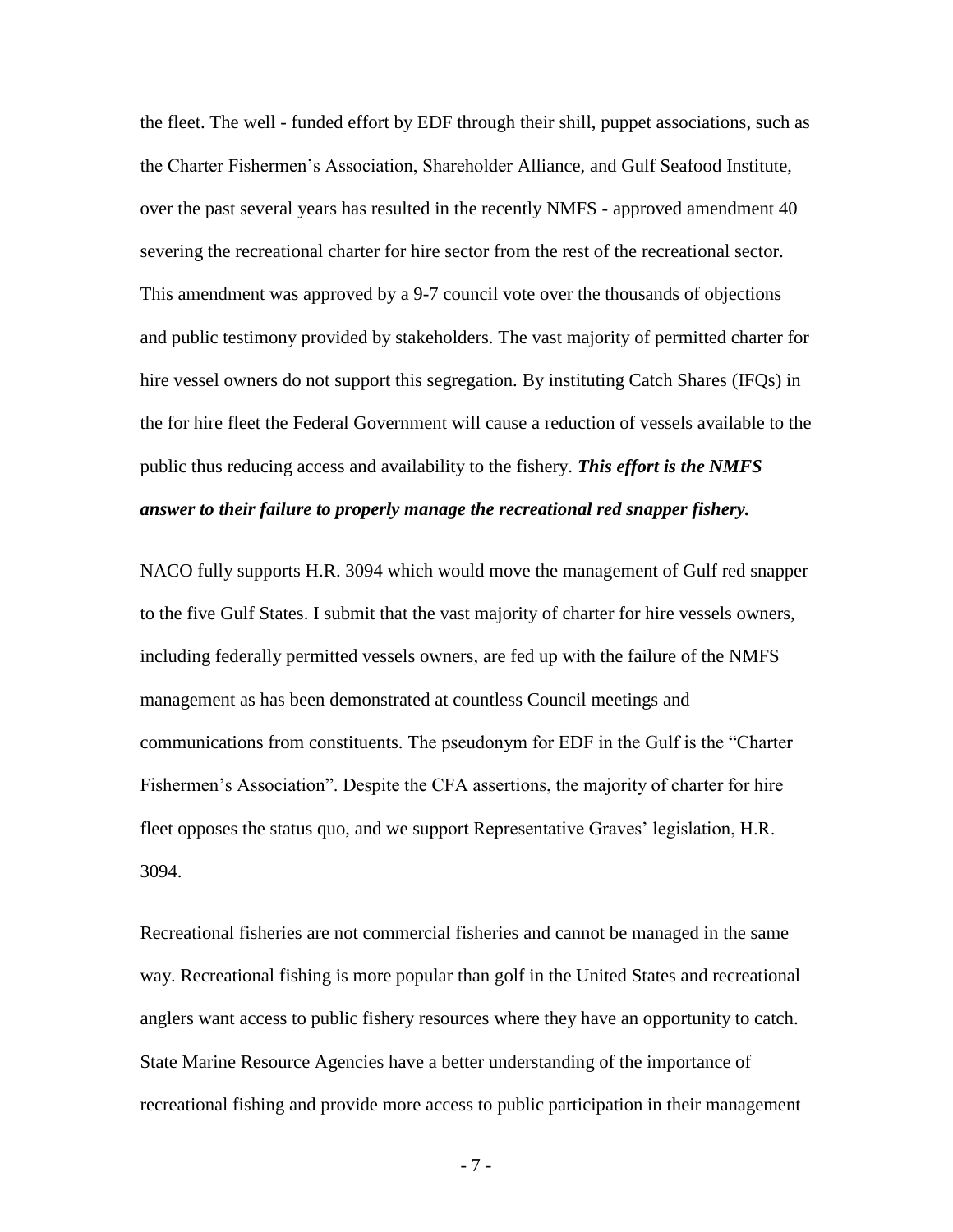efforts which has shown to provide a more efficient and better management system. All you have to do is look at the successes of State managed marine resources. State Agencies can act faster than the NMFS on all issues of management from allowing more access to abundant resources to reacting to natural or manmade disasters.

In particular, red snapper management is not and should not be a one size fits all scheme. There are 866 miles of coastline from Key West, FL to Brownsville, TX and every area in between has different fishing seasons, different tourist seasons, and different needs. Each of the five Gulf States knows far better of their needs and have proven their ability to properly manage their marine resources. States can provide improved and more accurate recreational fishery data as has been recently proven in Louisiana, Alabama, Mississippi, and with new efforts in Florida. State Marine Resource managers provide more timely stock assessments and better understand the social and economic impacts of recreational fishing.

H.R 3094 requires the States to provide a management plan that will provide how to conduct assessments, data collection, and annual management measures and timelines. New data collection programs are already in place or are being designed. State enforcement agencies are better equipped to handle enforcement and address any enforcement issues. State management of fisheries in federal waters is currently allowed; an example in the Gulf is red drum where the states must meet Gulf wide conservation goals but are allowed the flexibility to meet those goals. The Gulf States are already responsible for managing commercial and recreational fisheries in state waters and share management for several species with other states. Each state has proven to be a successful steward of both state and federally managed species. Funding is already

- 8 -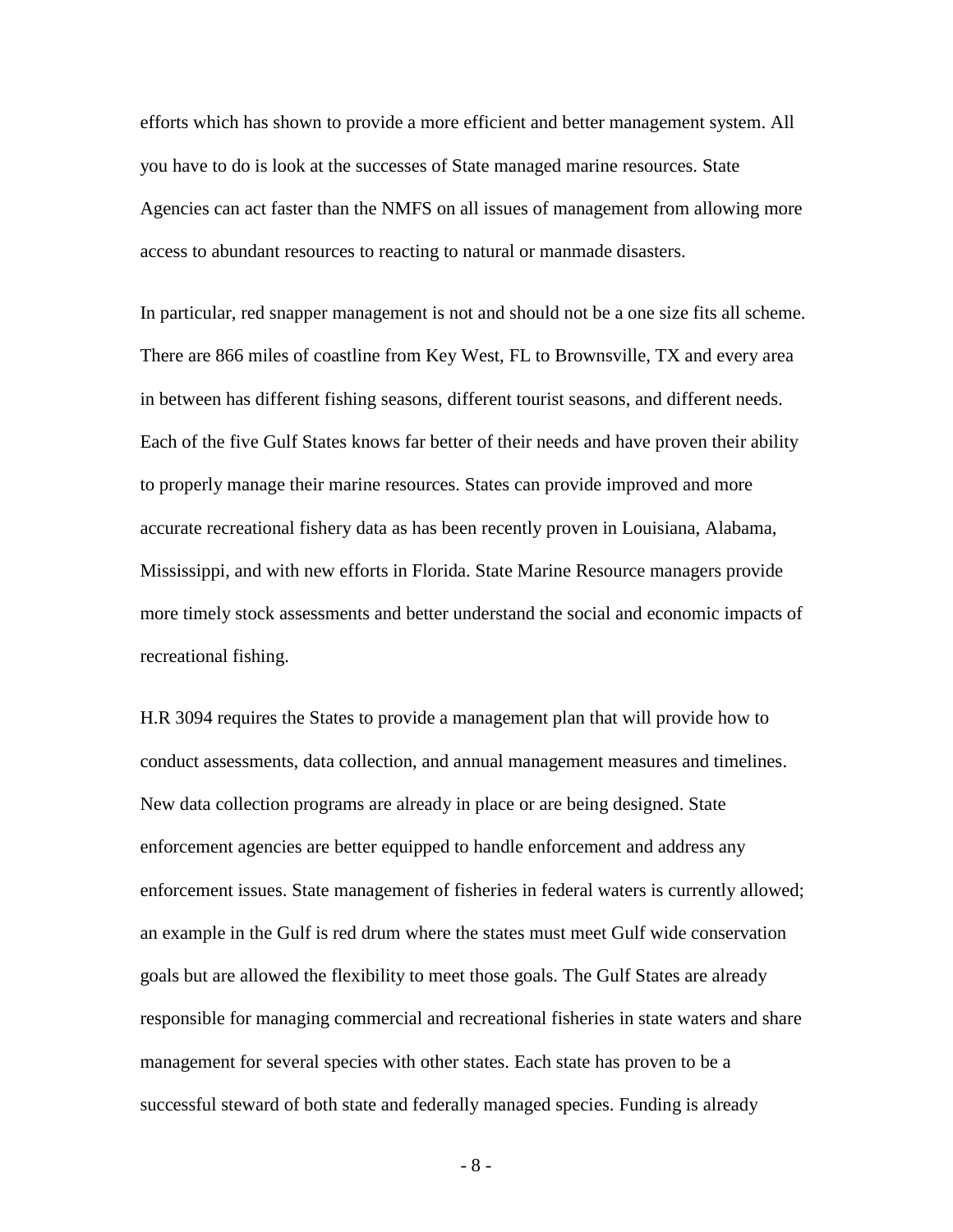provided by the NMFS to the states for data collection and enforcement. NOAA funds the data analysis so that funding will simply need to be reallocated from the NMFS to the states to conduct the analysis.

At this time stakeholders have not had an active part in developing the framework created by the State Marine Resource Directors. Because this is a framework for action no state has provided any true concept of how the new management system will work. Because State Marine Resource Commissions routinely act based on much stakeholder input we can expect any proposed management plan to include a major role from all stakeholders in the development of a plan. In fact, the regional management proposal offers stakeholders more opportunities to participate in the management process through the states' existing legislative and regulatory processes, commission meetings, various committees and task forces, public outreach meetings and surveys. Regional management makes it easier for the public to participate through more local and more convenient outlets.

Regional management provides the individual states the flexibility to review all approaches for assessing and managing the fishery and to select strategies that fit best. With respect to assessment, the individual states will look for strategies that provide the most accurate picture of the stock and fishery status, including models based on fishing mortality estimates and spawning potential ratios (similar to what is currently used); simpler analyses based on relative abundance trends, size of fish, and geographic distribution; or models based on numbers of fish removed as opposed to fishing mortality estimates. Regardless of the method used, assessment strategies will go through a thorough scientific review from the states and must show that harvest levels are

- 9 -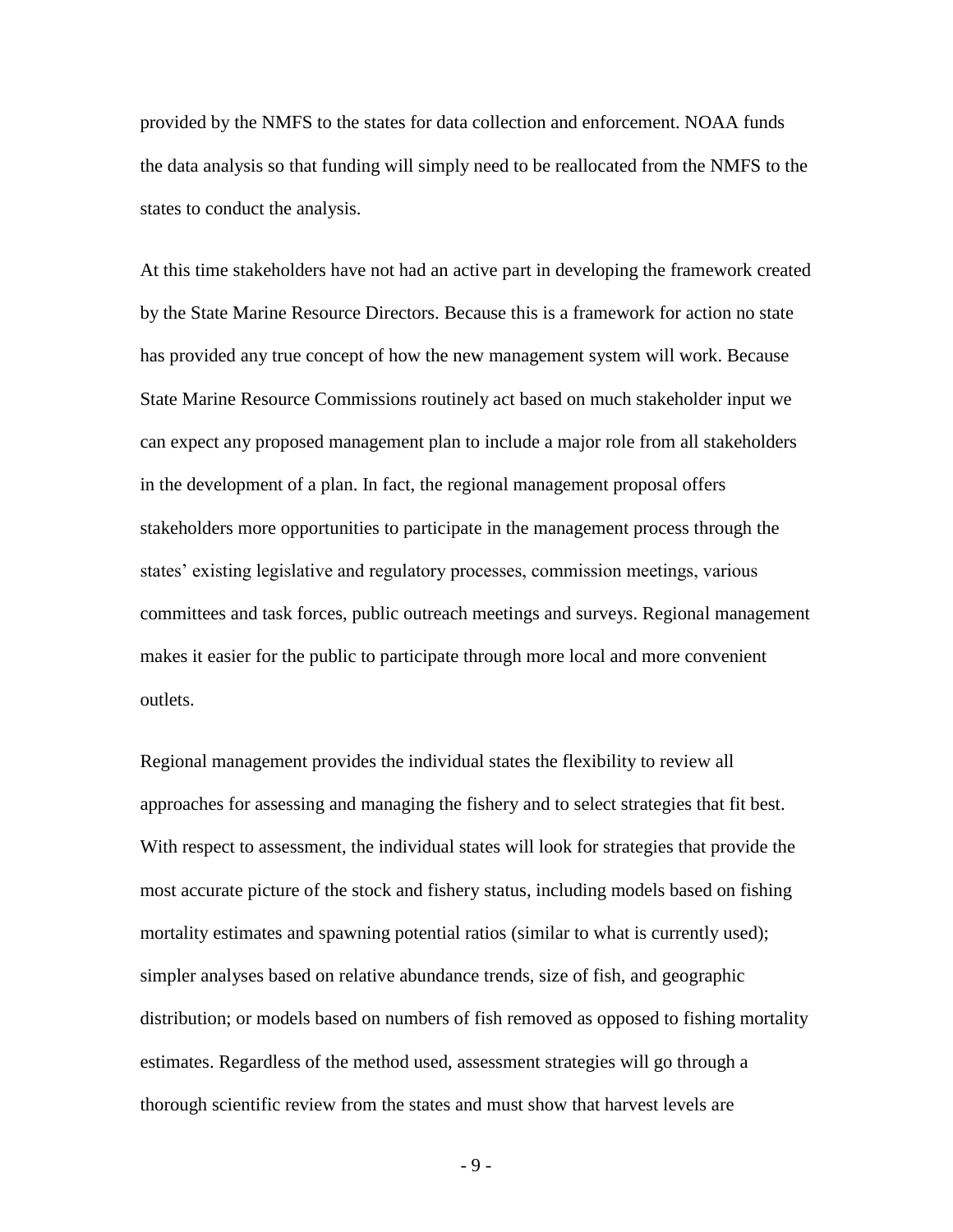sustainable. The states must routinely assess the health of the fishery in their waters, and periodically, cooperatively assess the health of the stock Gulf-wide.

The states will have the ability to use a management strategy that best fits the fishery as it is accessed by their state's anglers. Each state must assess the efficacy of their actions on an annual and ongoing basis and make adjustments (in-season if necessary) in response to the latest information about the stock and fishery to maximize fishing opportunity.

This approach recognizes there are regional differences in the fishery based on how the fishery developed, the needs of the state regarding the fishery, and local tradition and practice. This is a superior approach to the current management system, which treats red snapper as one stock, fished one way across the entirety of the Gulf. In Florida such an approach could help develop a Florida Management Plan that could allow red snapper fishing in the fall and winter south of Tampa and spring and summer north of Tampa. Federally permitted charter for hire vessels would not be restricted by the 30B rule.

Each Gulf state would formally agree to comply fully with management measures developed through the Plan under a memorandum of agreement. The GSRSMA plan allows states to request additional accountability options through the U.S. Secretary of Commerce if a state or states adopt measures deemed to be inconsistent with the plan.

As pointed out above the current NMFS management system has failed to properly manage red snapper, especially the users. Stock assessments every four years or more are inadequate. A recreational data collection and analysis system that was never developed to track quotas or conduct in season adjustments is only slightly better today than 26 years ago, even under the 2007 Congressional mandate to develop a more accurate

- 10 -